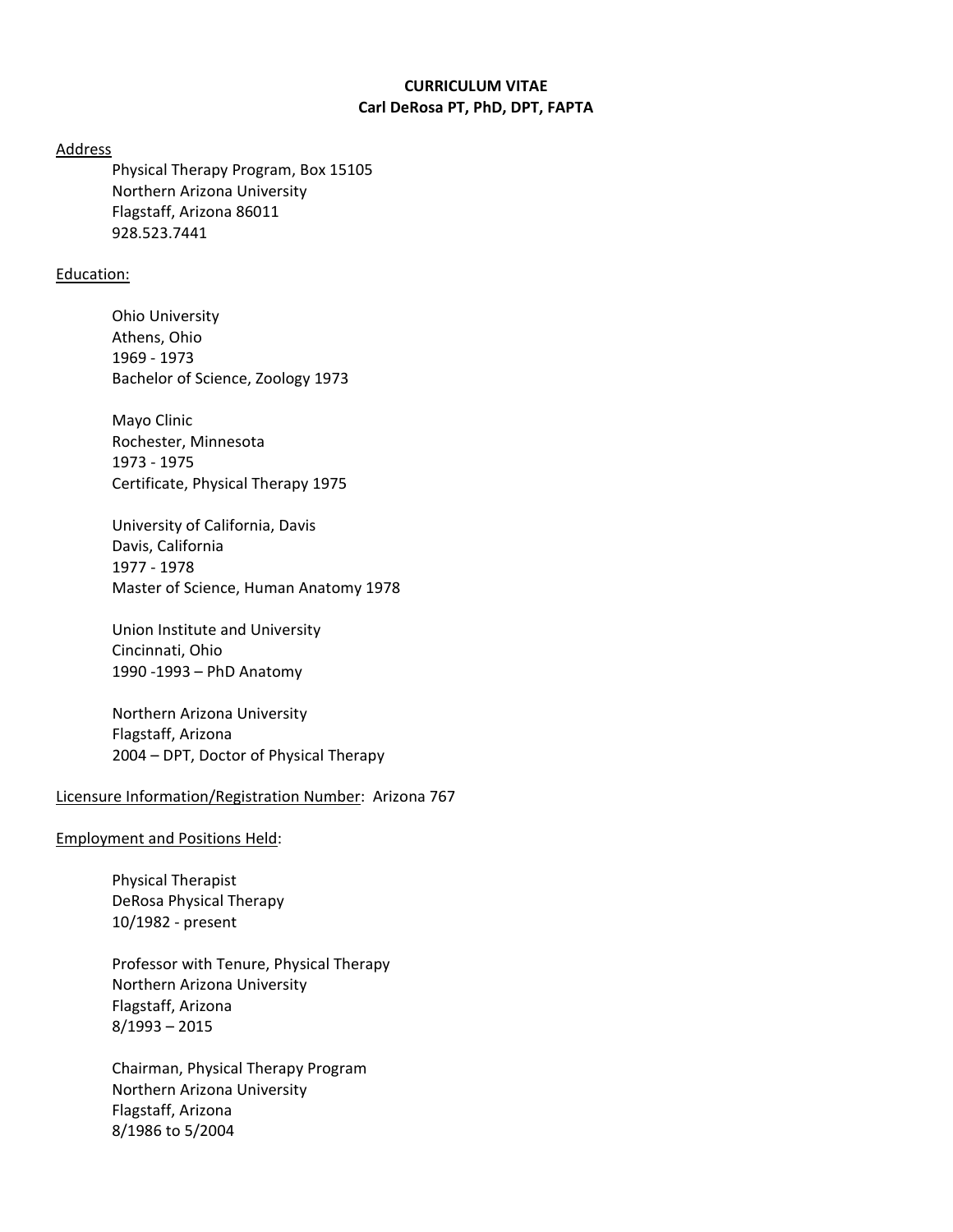Associate Professor with Tenure, Physical Therapy Northern Arizona University Flagstaff, Arizona 6/1985 – 5/1993

Assistant Professor, Physical Therapy Northern Arizona University Flagstaff, Arizona 1/1981 to 5/1985

Instructor, Physical Therapy Northern Arizona University Flagstaff, Arizona 8/1979 to 12/1980

Adjunct Faculty Positions:

Program in Physical Therapy, University of Indianapolis, 1986 - present Rocky Mountain University, Professor Physical Therapy,Provo Utah, 1999 – present University of Colorado, Clinical Professor Physical Therapy, Denver Colorado 2004-present University of South Florida tDPT Program, 2012 – present University of Montana tDPT Program, 2012-present

Co-Owner - DeRosa Physical Therapy, Flagstaff Arizona 1983 – present - Summit Center (Orthopaedic Center)

- Mountain Heart (Cardiac Conditioning and Wellness Center)

Co-Owner – Summit Health and Fitness, Flagstaff Arizona 2006 – present

CEO, Northern Arizona Orthopaedics. Flagstaff Arizona 2015 - present

### Peer Reviewed Publications:

In progress: DeRosa C, Ellenbecker T, DeCarlo M: Anatomical Basis of Strength Training, Lippincott. A three Volume series

DeRosa C: Use of Manipulation in Clinical Practice. in Case Files in Physical Therapy, Brummit E Ed, McGraw Hill, 2012

Kigin, C, Wolf, S, DeRosa C, et al. Physical Therapy and Society Summit. Physical Therapy. Physical Therapy, 90:1555-1567, 2010

Mintken P, DeRosa C, Little T, Smith B: Moving past sleight of hand. J Ortho and Sports Phys Ther, 40:253 - 255, 2010

DeRosa C: A Healthy Environment. Impact, May 13-15, 2010

Ellenbecker T, DeRosa C, DeCarlo M: Functional Progressions in Sport. Human Kinetics Publishers, 2009

DeRosa C: Core Stabilization Concepts. Ed: Kibler Ben, MD. Orthopaedic Knowledge Update: Sports Medicine 4. American Academy of Orthopaedic Surgeons, 2009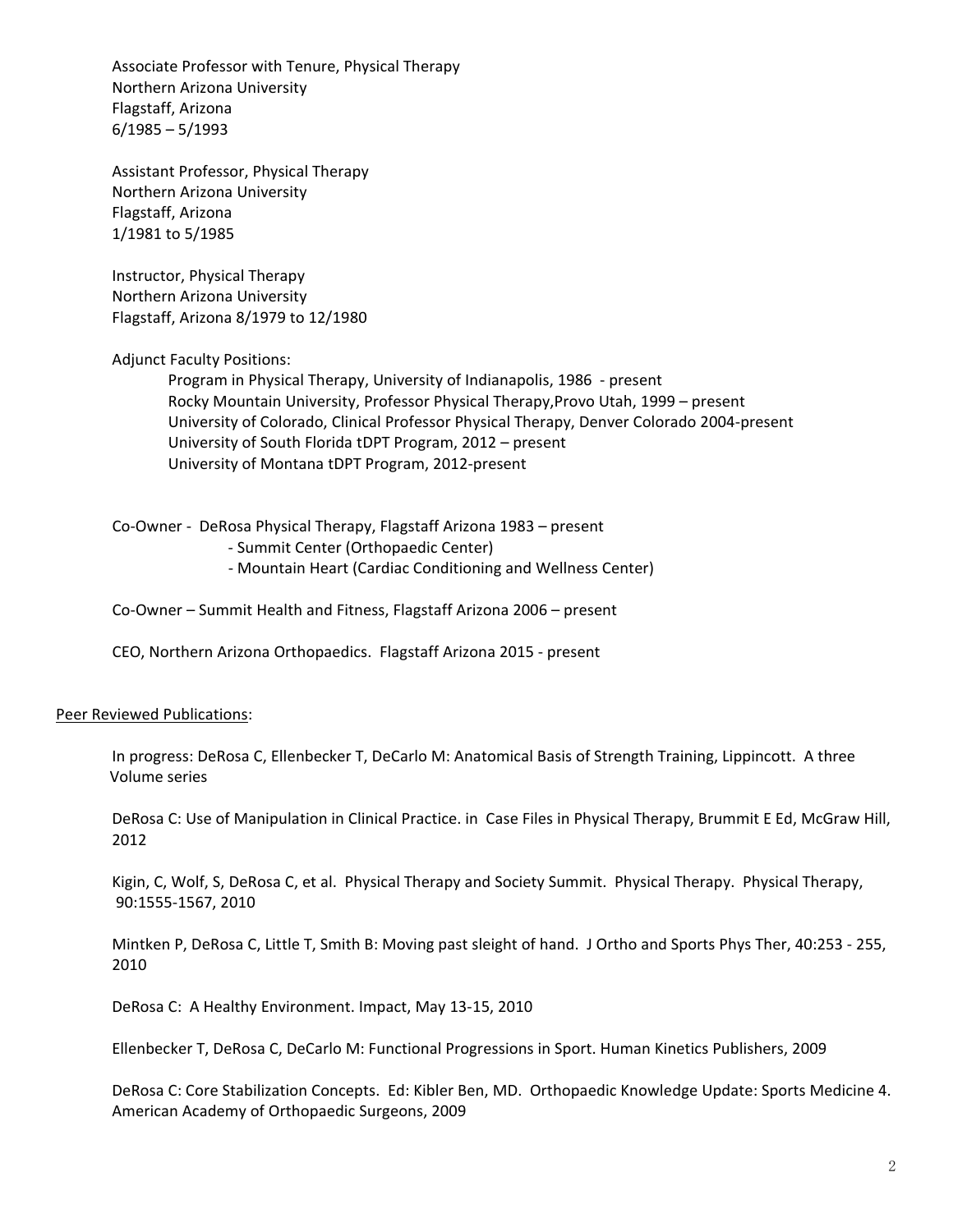Mintken P, DeRosa C, Little T, Smith B: A Model for Standardizing Manipulation Terminology in Physical Therapy Practice. J of Man and Manipulative Therapy, 16:50-56, 2008.

Mintken P, DeRosa C, Little T, Smith B: A Model for Standardizing Manipulation Terminology in Physical Therapy Practice. (For the Academy of Orthopaedic Manual Therapists). J of Orthop and Sports Phys Ther 38(3): A1-A6, 2008

DeRosa C, Porterfield J: Anatomical Linkages and Muscle Slings of the Lumbopelvic Region Churchill Livingstone on. In **Movement, Stability and Lumbopelvic Pain** ed.. Stoeckart R, Vleeming A, Mooney V; 2007

Porterfield J, DeRosa C: Asymmetrical Overload Syndrome. In **Movement, Stability and Lumbopelvic Pain**, ed Stoeckart R, Vleeming A, Mooney V. Churchill Livingstone 2007

DeRosa C, Thompsen K: Post Operative Management of Orthopaedic Surgeries: The Lumbar Spine. Orthopaedic Section of American Physical Therapy Association 2005

Porterfield JA, DeRosa C: **Mechanical Shoulder Pain: Perspectives in Functional Anatomy**. W.B. Saunders Co, Philadelphia 2004.

DeRosa C: Functional Anatomy of the Lumbar Spine and Sacroiliac Joint. Proceedings of the 4<sup>th</sup> International Congress on Low Back and Pelvic Pain, Montreal 2001.

DeRosa C, Porterfield JA: Asymmetrical Overload Syndrome. Biomechanics, VII:14 - 30, Dec 2000

Porterfield JA, DeRosa C: **Clinical Anatomy of the Shoulder**. WB Saunders Home Educational Series 1999.

Porterfield JA, DeRosa C: **Mechanical Low Back Pain: Perspectives in Functional Anatomy, 2nd edition.** W.B. Saunders Co, 1998

DeRosa C, Porterfield JA: The Spine. In **Orthopedic and Sports Physical Therapy**, ed Malone T. McPoil T, Mosby, 1996.

Porterfield J, DeRosa C: **Mechanical Neck Pain: Perspectives in Functional Anatomy.** W.B. Saunders, Philadelphia, 1995.

Porterfield JA, DeRosa C: **Spine Care Series I**: The Back. Educational Videotapes Home Educational Study Series, 1995

Porterfield JA, DeRosa C: **Spine Care Series II**: The Neck. Educational Videotapes Home Educational Study Series, 1995.

DeRosa C, Porterfield JA: The Objectives of Treatment for Mechanical Low Back Pain. In **The Comprehensive Guide to Work Injury Management**, ed Iserhagen, SJ, Gaithersburg, Aspen Publications, 1994.

DeRosa C, Porterfield JA: Lumbopelvic Anatomy and Mechanics: Relationship to Low Back Pain. In: The Lumbar Spine, ed. Timm K, Orthopedic Section of American Physical Therapy Association, 1994.

DeRosa C: Physical Therapy in the Management of Mechanical Spinal Disorders. J of Musculoskeletal Medicine, 60-69, July 1994.

DeRosa C, Porterfield J: Treatment of Low Back Disorders. In **Clinical Orthopaedics,** ed Iglarsh A, Richardson J, W.B. Saunders, 1993.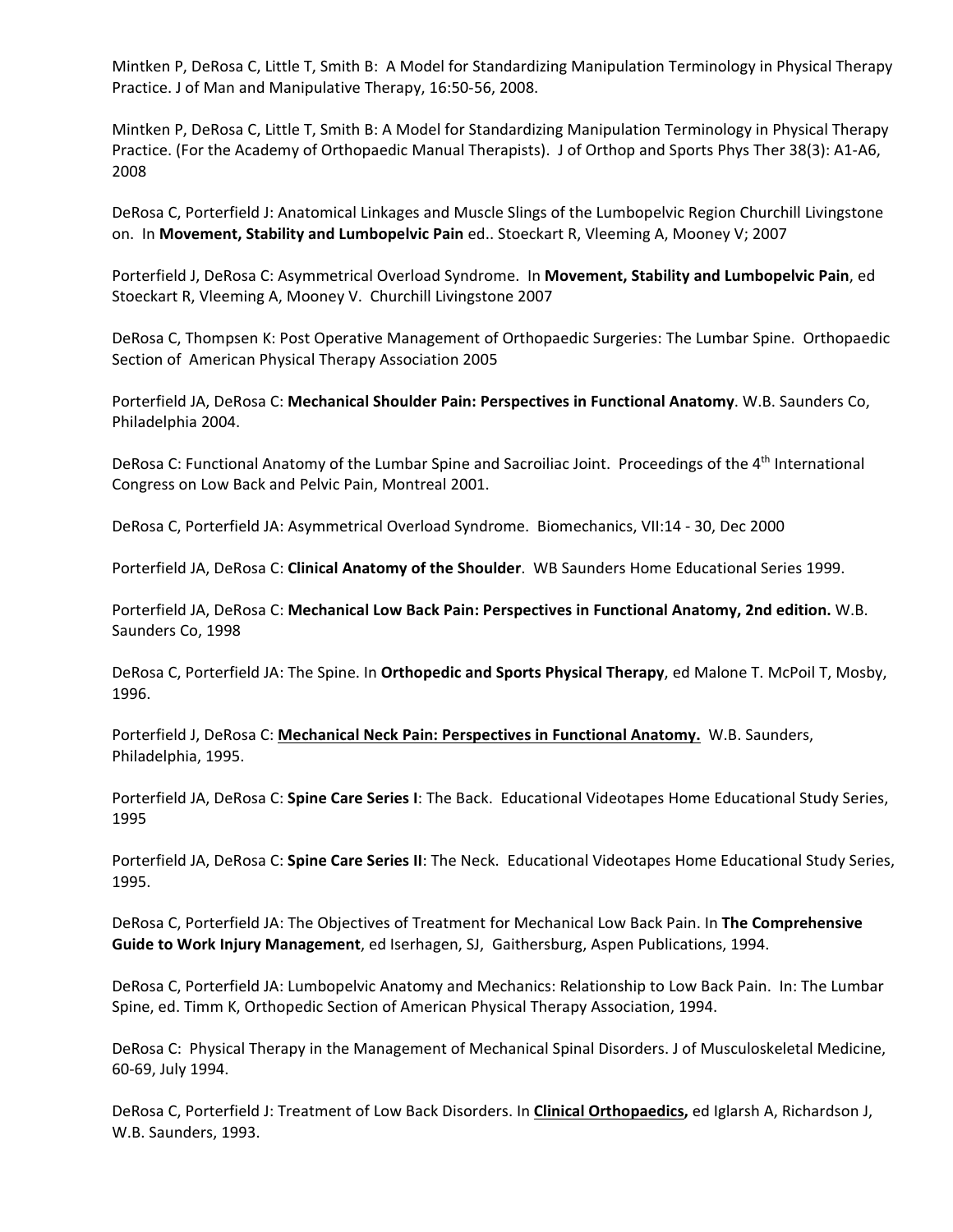DeRosa C, Porterfield J: A physical therapy model for the treatment of lowback pain. Physical Therapy 72:261- 272, 1992.

Porterfield J, DeRosa C: The Sacroiliac Joint, Forum Medicum, Virginia 1990.

Porterfield J, DeRosa C: **Mechanical Low Back Pain: Perspectives in Functional Anatomy** W.B. Saunders, Philadelphia, 1991.

DeRosa C, Porterfield JP: A Practitioner's Guide to Dissection of the Cervicothoracic Spine. Executive Communications, Pittsburgh, PA, 1991.

Porterfield J, DeRosa C: The Sacroiliac Joint, in **Textbook of Orthopedic and Sports Physical Therapy, second edition**, ed by Gould J, C.V. Mosby, St. Louis, 1990.

DeRosa C, Porterfield JP: A Practitioner's Guide to Dissection of the Shoulder. Executive Communications, Pittsburgh PA, 1990.

Porterfield J, DeRosa C: The Sacroiliac Joint, in **Textbook of Orthopedic and Sports Physical Therapy**, ed by Gould J, C.V. Mosby, St. Louis, 1989.

DeRosa C, Porterfield, JP: Exercise and Strengthening. American Rehabilitation Inc Pittsburgh, PA, 1989.

DeRosa C, Porterfield JP: A Practitioner's Guide to Dissection of the Hips and Pelvis. Executive Communications. 1989

DeRosa C, Porterfield JP: Evaluation of Lumbopelvic Disorders. American Rehabilitation Inc, Pittsburgh, PA, 1987

Hannon PR, Rasmussen SA and DeRosa CP: Electromyographic patterns during level and inclined treadmill running and their relationship to knee flexor-extensor strength ratios, International Journal of Sports Medicine, 5:163, 1984.

Hannon PR, Rasmussen SA, DeRosa CP: Electromyographic patterns during level and inclined treadmill running and their relationship to step cycle measures, The Research Quarterly for Exercise and Sport, 56:334-338, 1985.

## Peer Reviewed Scientific and Professional Presentations:

DeRosa C: Utilizing Metabolic Conditioning Principles Via Muscle Slings to Manage Low Back Pain. 8<sup>th</sup> InterdisciplinaryWorld Congress on Low Back and Pelvic Pain. Dubai UAE, October 2013

DeRosa C: Integration of Wellness into Low Back Pain Management. Western Region Spine Symposium. University of S California Medical School. Los Angeles, CA 2012

DeRosa C: Integration of Orthopaedics and Cardiopulmonary Practice into a Sustainable Model of Wellness Practice. APTA National Conference, National Harbor MA, 2011

Sustainable Business Models for Wellness in Physical Therapy Practice, APTA PPS National Meeting, Las Vegas 2012

DeRosa C: Exercise Intensity in Medically Compromised Patients. American Physical Therapy Association National Conference. Boston 2010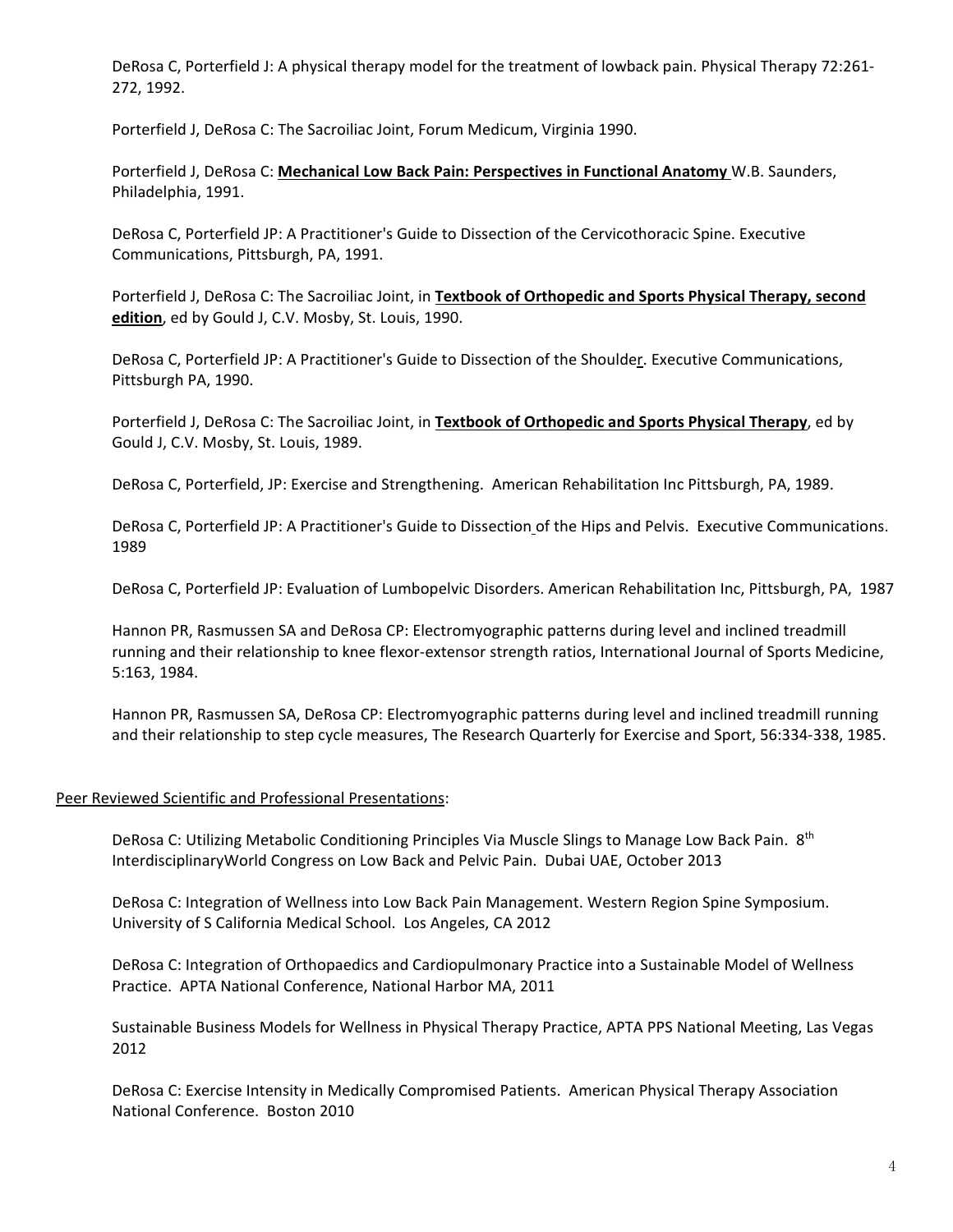DeRosa C, Mahon K: Resistance Exercise Across the Orthopaedic Spectrum: Anatomical and Physiological Considerations in Prescribing and Implementing Strength Training. Combined Sections Meeting, Las Vegas, NV 2009, American Physical Therapy Association.

DeRosa C, Gamboa J: Physical Therapy At the Center of the Fitness and Wellness Industry. Private Practice Section Meeting of American Physical Therapy Association, Colorado Springs 2009.

DeRosa, C, Mahon K, Tuitele J: Physical Therapy as the Core of the Fitness/Wellness Industry: A Clinical and Business Model. Accepted for Professional Presentation for CSM 2009, American Physical Therapy Association.

DeRosa C: Resistance Exercise Across the Spectrum of Age and Pathology. American Physical Therapy Association National Conference. Orlando, 2007

Low Back Injuries in Baseball. National Baseball Meeting of American Sports Medicine Institute, 2005

Anatomical Basis of Resistance Exercises: Implications for Injury Identification and Rehabilitation PT 2005, American Physical Therapy Association National Conference, Boston Mass, 2005

Clinical Anatomy of the Trunk. PT 2005 American Physical Therapy Association National Conference, Boston Mass 2005

Clinical Anatomy of the Shoulder. 5th Annual International Weightlifting Conference, Toronto 2004

Anatomical Basis of Weight Lifting Injuries. American Physical Therapy Association National Conference, Chicago 2004

Clinical Anatomy of Training Injuries. Fourth International Weight Training Injury Symposium. Toronto, Canada, 2002.

Muscle and Fascial Contributions to Spinal Stability. Fourth World Congress on Lowback and Pelvic Pain, Montreal, 2001

The Morphology of the Abdominal Muscles: Implications of Function from Structure. Seattle, Washington. Combined Sections Meeting, February 1999.

Clinical Anatomy of the Neck and Shoulder Girdle. Washington DC. American Physical Therapy Association National Conference, June 1999.

Clinical Anatomy of the Lumbar Spine and Pelvis. Orlando Florida, 1998 American Physical Therapy Association National Conference.

Muscle – Fascia Relationships of the Trunk. World Congress on Low Back and Pelvic Pain, Vienna, Austria 1998.

### Non-Peer Reviewed Presentations/Workshops Conducted

Cultivating Leadership in Physical Therapy: New Leadership Paradigms, APTA National Graham Sessions, Memphis 2013

Application of Organizational Theory to Practice: the Chamber of Commerce Model for Physical Therapy Organization and Leadership, Combined Sections Meeting 2013

### Advances in Management of Hip Disorders. Washington Physical Therapy Association, Seattle 2012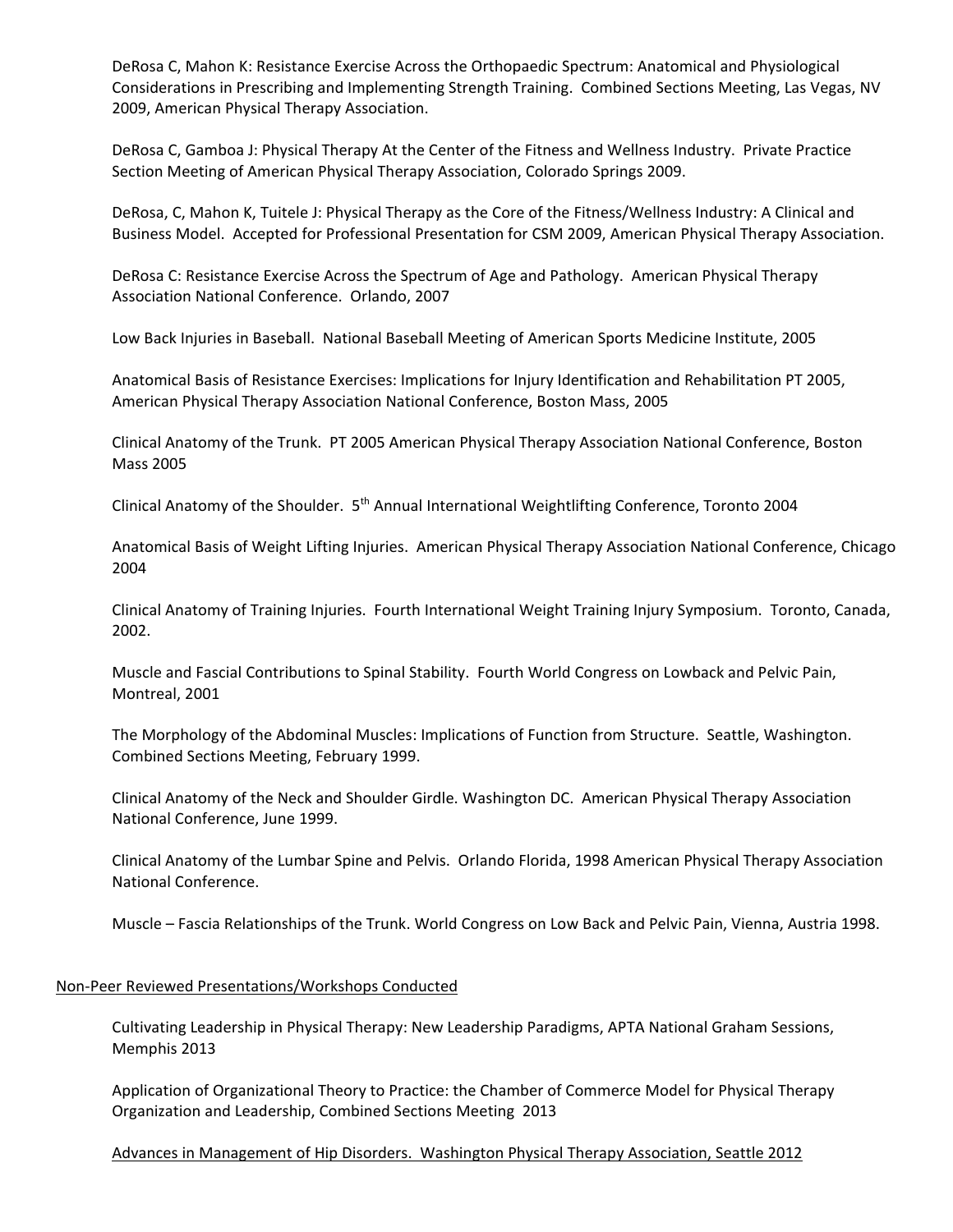## Health And Wellness in PT Practice. Arizona Physical Therapy Association Clinical Update. Phoenix 2012

The DPT and Vision 2020. University of Colorado and Regis University, co-presentation with Randy Roesch, Vice-President of American Physical Therapy Association. 2008

Advances in Spinal Manipulation, Oklahoma University and American Academy of Orthopedic Manual Physical Therapists, Tulsa Oklahoma 2007

Contemporary Practice Models, Invited Presentation for Private Practice Section, American Physical Therapy Association, 2006 Miami

Low Back Injuries in Sport. Arizona Athletic Trainers Association State Conference. Flagstaff, 2004

Neck and Shoulder Injury Management. Kentucky Physical Therapy Association, 2004

The Relationship of the DPT to Clinical Practice. Federations of State Boards, Baltimore, September 2001

The Doctoral Degree in Physical Therapy and its Potential Influence on Clinical Practice. San Antonio, Texas, Combined Sections Meeting, February 2001

Influence of the Trunk on Spinal Disorders, Oregon Physical Therapy Association Spring State Meeting , April 2001

Mechanical Neck and Back Pain. Singapore. Invited presentation by Singapore Physical Therapy Association, May 2000

Muscle – Fascia Relationships of the Trunk. World Congress on Low Back and Pelvic Pain, Vienna, Austria 1998.

New Zealand College of Physiotherapy National Conference: Invited Keynote Presentation: Muscle - Fascia Systems of the Spine, Auckland, New Zealand October 1997.

Exercise in Manual Therapy. Invited Keynote Speaker for International Federation of Manual Therapy Meeting, Lillehammer, Norway, April 1996

Evaluation and Treatment of Cervical Spine Disorders, Melbourne Australia 1995

Advances in Spine Care: Auckland New Zealand 1995

Three dimensional relationships of the spinal extensor muscles. Invited presentation; International Electromyography Congress, Manhheim Germany, 1994

Great Lakes Athletic Trainers Association conference: Invited to deliver Newell lectures, March 1994

Mechanical Spinal Disorders. Multidisciplinary program of invited speakers, Sydney, Australia 1993.

In addition, to above, 25 presentations have been made in the past 10 years to different Chapters of the American Physical Therapy Association with invited presentations primarily focused on future implications of DPT or Anatomy and Biomechanics of Spine Pain. Complete Listing available upon request.

Funded/In Review Grant Activity: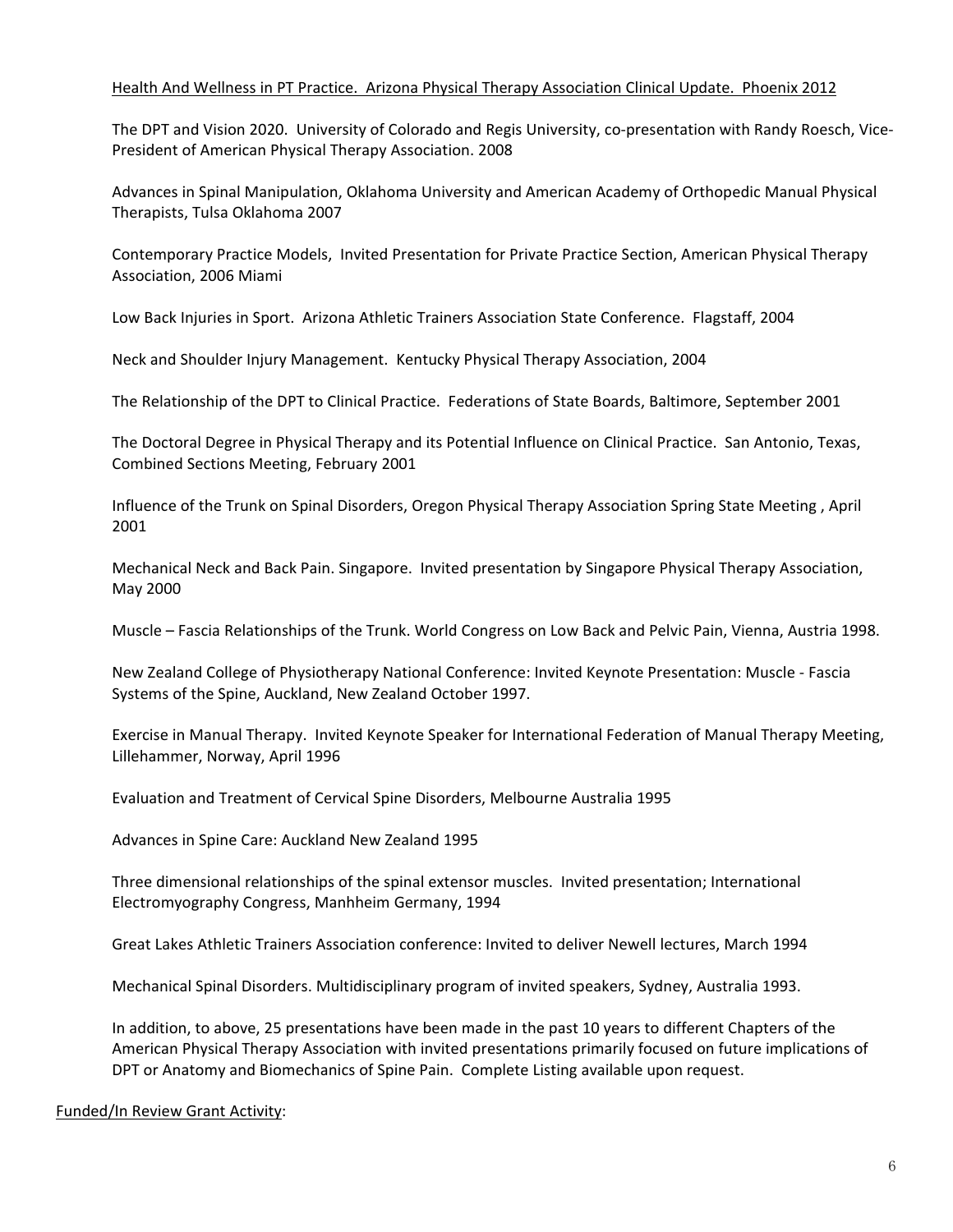Determining Motor Patterns in Lifting: An EMG analysis of lifting patterns, Organized Research - Northern Arizona University, DeRosa, Hannon, Gibson, 1986.

Hannon, Goslow, Saczalski, DeRosa, Rasmussen, and Gibson, \$35,000 from National Science Foundation, Determining Motor Patterns in Lifting, 1986.

#### Other Scholarly Products:

Book Reviews Published:

Review of the Musculoskeletal System: Embryology, Biochemistry and Physiology, J Ortho and Spor Phys Ther, 6:207, 1984.

Ankle Arthroscopy: Pathology and Surgical Techniques, Guhl JF, Thorofare, NJ: Slack Inc, J Ortho and Spor Phys Ther, 1989

Imaging of the Pelvis, Fisher MR, Kricun ME: Aspen Publications, J Ortho and Spor Phys Ther, 1989.

Orthopaedic Infection: Diagnosis and Treatment, Gustilo, RB: W.B. Saunders, J of Ortho and Sports Phys Ther 1989.

AO Principles of Fracture Management, J Ortho and Sports Phys Ther 31:610, 2001.

McGill S: Low Back Disorders. Human Kinetics, J Ortho Sports Phys Ther 2003.

Hannon P, Knapp K: Forensic Biomechanics, Lawyers and Judges Publishing Co, Tucson, 2008. Contributing subject matter expert (original anatomical dissections of spine)

#### Membership in Scientific/Professional Organizations:

Member Flagstaff 40. Organization for business leaders of Flagstaff who help influence legislative, cultural, and economic changes in the community

President, Physical Therapy Business Alliance, 2012-2015

Member American Physical Therapy Association 1978 -present

Member Sports Physical Therapy Section APTA, 1985 - 1988.

Member Orthopedic Section APTA, 1985 - Present.

Member Private Practice Section APTA, 1988-1994, 2005 - present

Member Section for Education APTA, 1989- present

Member, American Academy of Orthopaedic Manual Physical Therapists; 2005-present

Delegate from Arizona, APTA House of Delegates, 1988, 1989, 2001

Elected Chairman, Northern District - Arizona Physical Therapy Association, 1989-1990

Nominating Committee, Arizona Chapter 1996-1999

Presidential Task Force for Effective Teaching, Northern Arizona University - 1990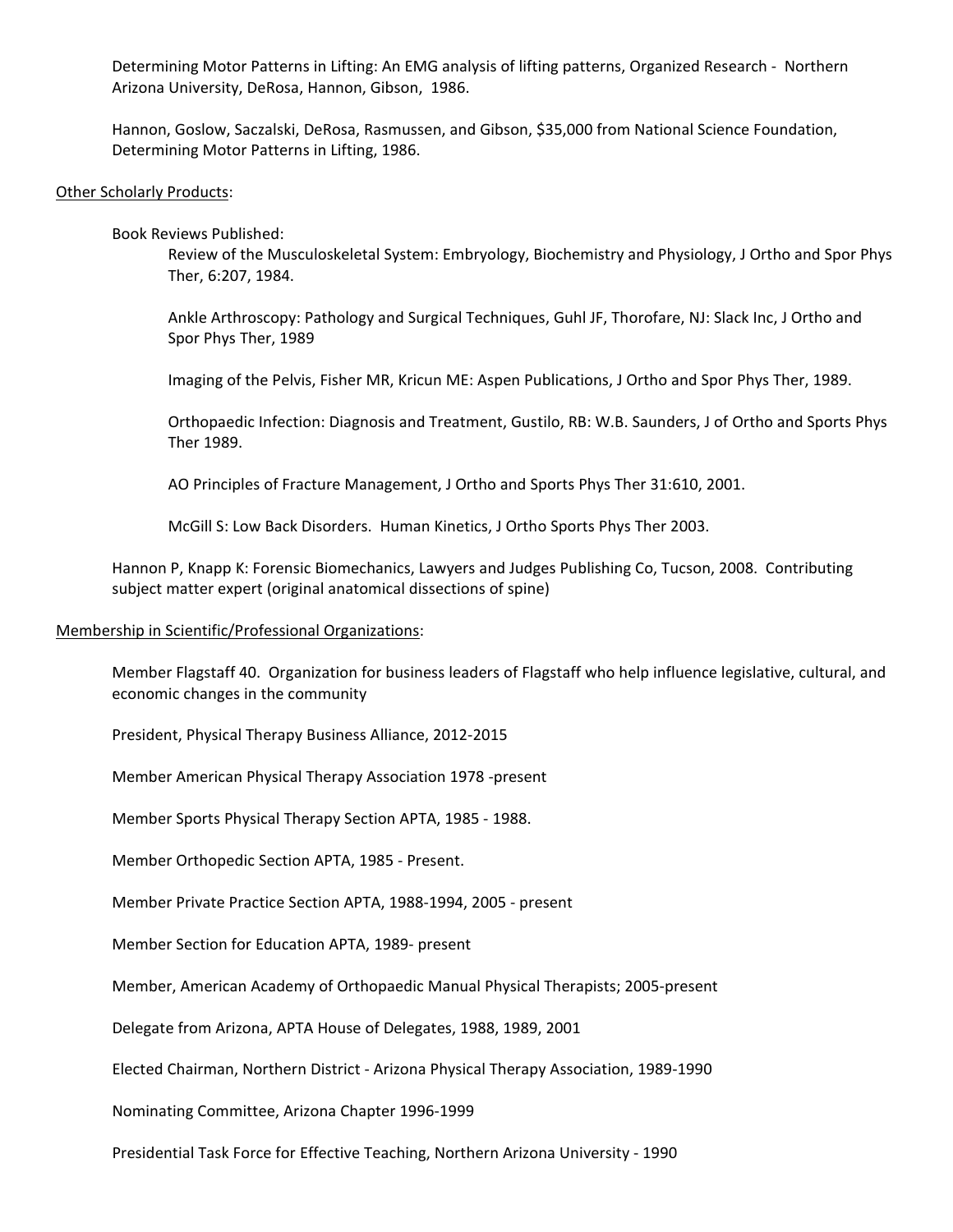Chief Delegate, Arizona Physical Therapy Association, 1990-1992

Model Practice Act Task Force: Arizona Physical Therapy Association, 1996

Invited Member: Taskforce on Normative Model of Physical Therapy Education, American Physical Therapy Association, 1997

Chair, Advisory Panel on Physical Therapy Education, American Physical Therapy Association, 1997-1999

Invited Member: Coalition for Consensus on Post Professional Physical Therapy Education, American Physical Therapy Association, 1998.

Delegate to American Physical Therapy Association House of Delegates, 2001 - 2003

Invited Member: Coalition for Consensus: A Consensus Conference on Professionalism, Washington DC, 2002

Manipulation Task Force. American Academy of Orthopaedic Manual Therapists and the American Physical Therapy Association, 2007

Member: Steering Committee for Physical Therapy and Society Summit. American Physical Therapy Association 2007 – 2009

Co-Founder, Member of Board of Direcctors, Physical Therapy Business Alliance. 2010 -

Member: President's Advisory Committee on Long Term Strategic Planning for Northern Arizona University. 2011 –2012

## Consultative and Advisory Positions Held:

W.L.Gore and Associates - Consultant for Industrial Injury, 1980-1984

Flagstaff School District - Consultant for scoliosis screening - 1980-present

Flagstaff Ski Team - Consultant and Advisor - 1980-present

Fronske Health Center Advisory Committee - 1989 - 1992

Flagstaff Soccer Team - Consultant and Advisor - 1990 - 1992

Network Spine Board - 1992 - 1996

Member Advisory Board of the Health Care Institute: Arizona Hospital and Healthcare Association – 1997 – 2000

Educational Consultation – Doctoral Degree Programs Eastern Washington University, 2001 Idaho State University, 2001 University of Colorado 2003 University of Wisconsin, LaCrosse 2004